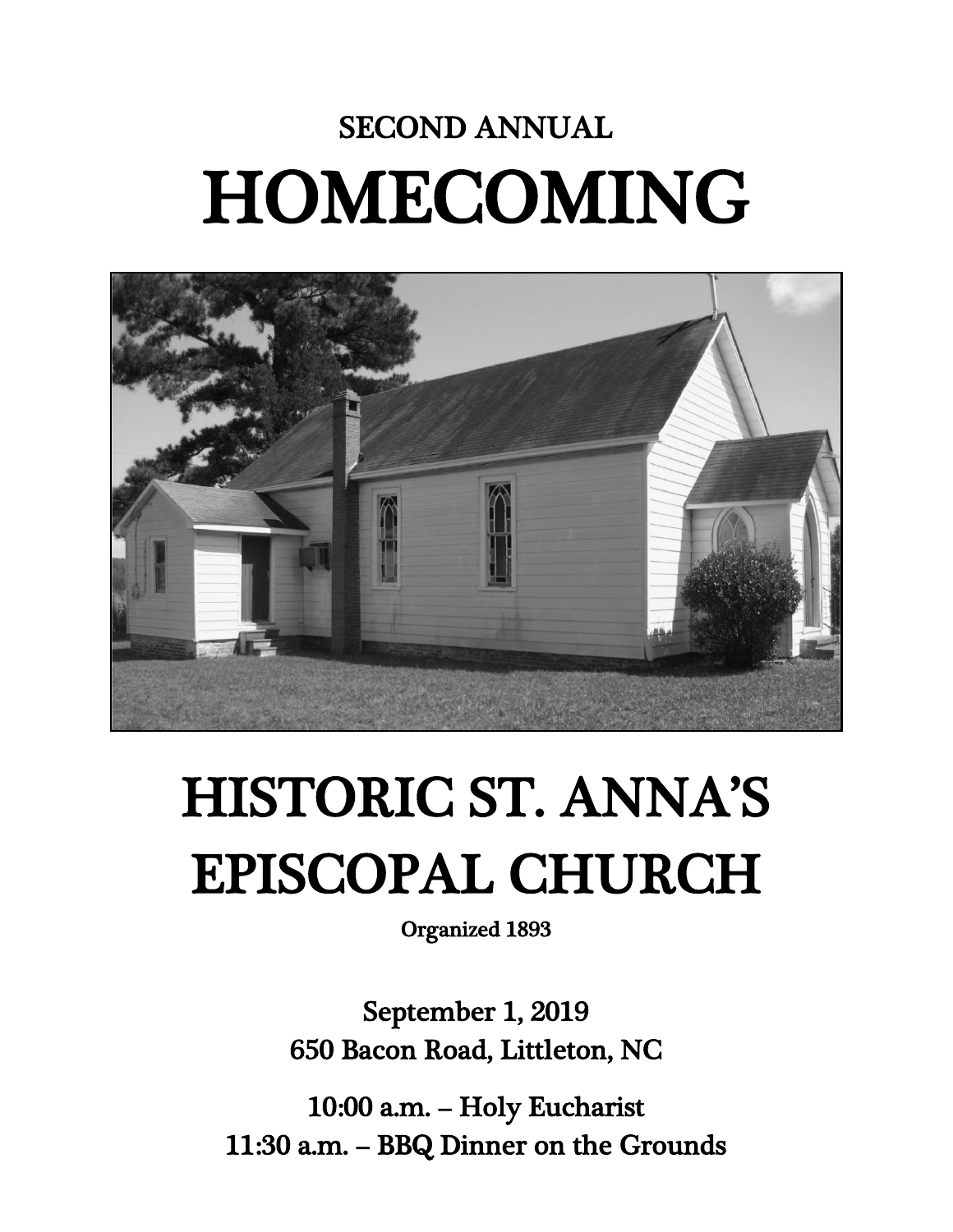# HOLY EUCHARIST

#### Processional Hymn

 The Church's one foundation is Jesus Christ her Lord; she is his new creation, by water and the word; from heaven he came and sought her to be his holy bride; with his own blood he bought her, and for her life he died.

Elect from every nation, yet one o'er all the earth, her charter of salvation, one Lord, one faith, one birth; one holy Name she blesses, partakes one holy food, and to one hope she presses, with every grace endued.

Though with a scornful wonder, men see her sore oppressed, by schisms rent asunder, by heresies distressed, yet saints their watch are keeping, their cry goes up, "How long?" And soon the night of weeping shall be the morn of song.

Mid toil and tribulation, and tumult of her war she waits the consummation of peace for evermore; till with the vision glorious her longing eyes are blest, and the great Church victorious shall be the Church at rest.

Yet she on earth hath union with God the Three in One, and mystic sweet communion with those whose rest is won. O happy ones and holy! Lord, give us grace that we, like them, the meek and lowly, on high may dwell with thee.

Celebrant Blessed be God: Father, Son, and Holy Spirit. All And blessed be his kingdom, now and forever. Amen

Celebrant Almighty God, unto whom all hearts are open, all desires know, and from whom no secrets are hid: Cleanse the thoughts of our hearts by the inspiration of thy Holy Spirit, that we may perfectly love thee, and worthily magnify thy holy Name; through Christ our Lord. Amen.

> Hear what our Lord Jesus Christ saith: Thou shalt love the Lord thy God with all thy heart, and with all thy soul, and with all thy mind. This is the first and great commandment. And the second is like unto it: Thou shalt love thy neighbor as thyself. On these two commandments hang all the Law and the Prophets.

All Glory be to God on high, and on earth peace, good will towards men. We praise thee, we bless thee, we worship thee, we glorify thee, we give thanks to thee for thy great glory. O Lord God, heavenly King God the Father Almighty. O Lord, the only begotten Son, Jesus Christ, O Lord God, Lamb of God, Son of the Father, that takest away the sins of the world, receive our prayer. Thou that sittest at the right hand of God the Father have mercy upon us. For thou only art holy thou only art the Lord, thou only, O Christ, with the Holy Ghost, art most high in the glory of God the Father. Amen.

Celebrant The Lord be with you.

All And with thy spirit.

Celebrant Lord of all power and might, who art the author and giver of all good things: Graft in our hearts the love of thy Name; increase in us true religion; nourish us with all goodness; and bring forth in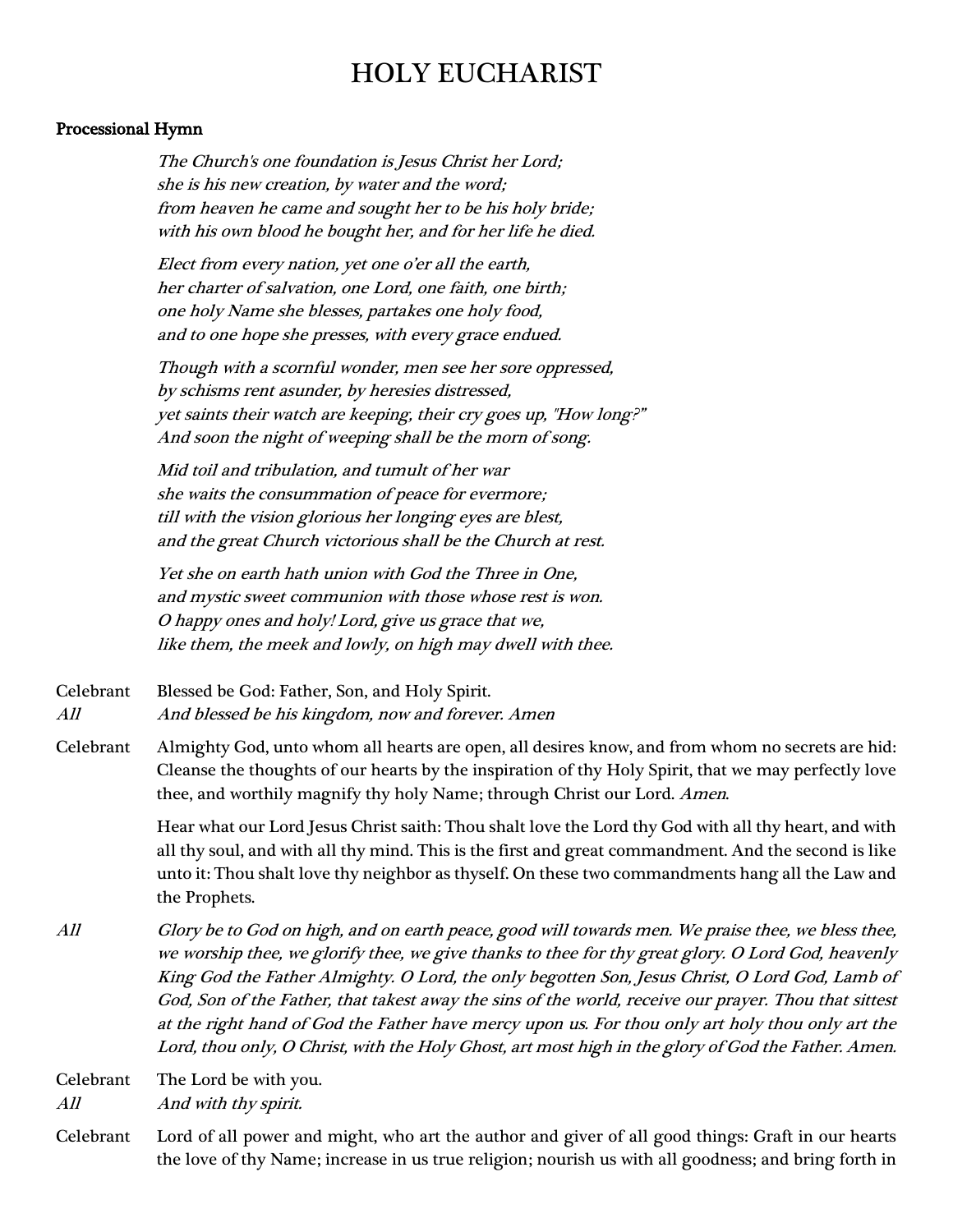us the fruit of good works; through Jesus Christ our Lord, who liveth and reigneth with thee and the Holy Spirit, one God, for ever and ever. Amen.

## The Lessons

| Lector           | A reading from Sirach, also known as Ecclesiasticus (10:12-18)                                                                                                               |
|------------------|------------------------------------------------------------------------------------------------------------------------------------------------------------------------------|
| Lector<br>All    | The word of the Lord.<br>Thanks be to God.                                                                                                                                   |
| Lector           | Psalm 112                                                                                                                                                                    |
|                  | Hallelujah!<br>Happy are they who fear the Lord *<br>and have great delight in his commandments!                                                                             |
|                  | Their descendants will be mighty in the land; *<br>the generation of the upright will be blessed.                                                                            |
|                  | Wealth and riches will be in their house, *<br>and their righteousness will last forever.                                                                                    |
|                  | Light shines in the darkness for the upright; *<br>the righteous are merciful and full of compassion.                                                                        |
|                  | It is good for them to be generous in lending *<br>and to manage their affairs with justice.                                                                                 |
|                  | For they will never be shaken; *<br>the righteous will be kept in everlasting remembrance.                                                                                   |
|                  | They will not be afraid of any evil rumors; *<br>their heart is right; they put their trust in the Lord.                                                                     |
|                  | Their heart is established and will not shrink, *<br>until they see their desire upon their enemies.                                                                         |
|                  | They have given freely to the poor, *<br>and their righteousness stands fast for ever; they will hold up their head with honor.                                              |
|                  | The wicked will see it and be angry; they will gnash their teeth and pine away; *<br>the desires of the wicked will perish.                                                  |
| Lector           | A reading from Hebrews (13: 1-8; 15-16)                                                                                                                                      |
| Lector<br>All    | The word of the Lord.<br>Thanks be to God.                                                                                                                                   |
| Hymn             | My faith looks up to thee, thou Lamb of Calvary, Savior divine!<br>Now hear me while I pray, take all my guilt away, O let me from this day be wholly thine!                 |
|                  | May thy rich grace impart strength to my fainting heart, my zeal inspire!<br>As thou hast died for me, O may my love to thee pure, warm, and changeless be, a living fire!   |
|                  | While life's dark maze I tread, and griefs around me spread, be thou my guide;<br>bid darkness turn to day, wipe sorrow's tears away, nor let me ever stray from thee aside. |
| Celebrant<br>All | The Holy Gospel of our Lord Jesus Christ according to St. Luke the 14 <sup>th</sup> chapter.<br>Glory be to thee, O Lord.                                                    |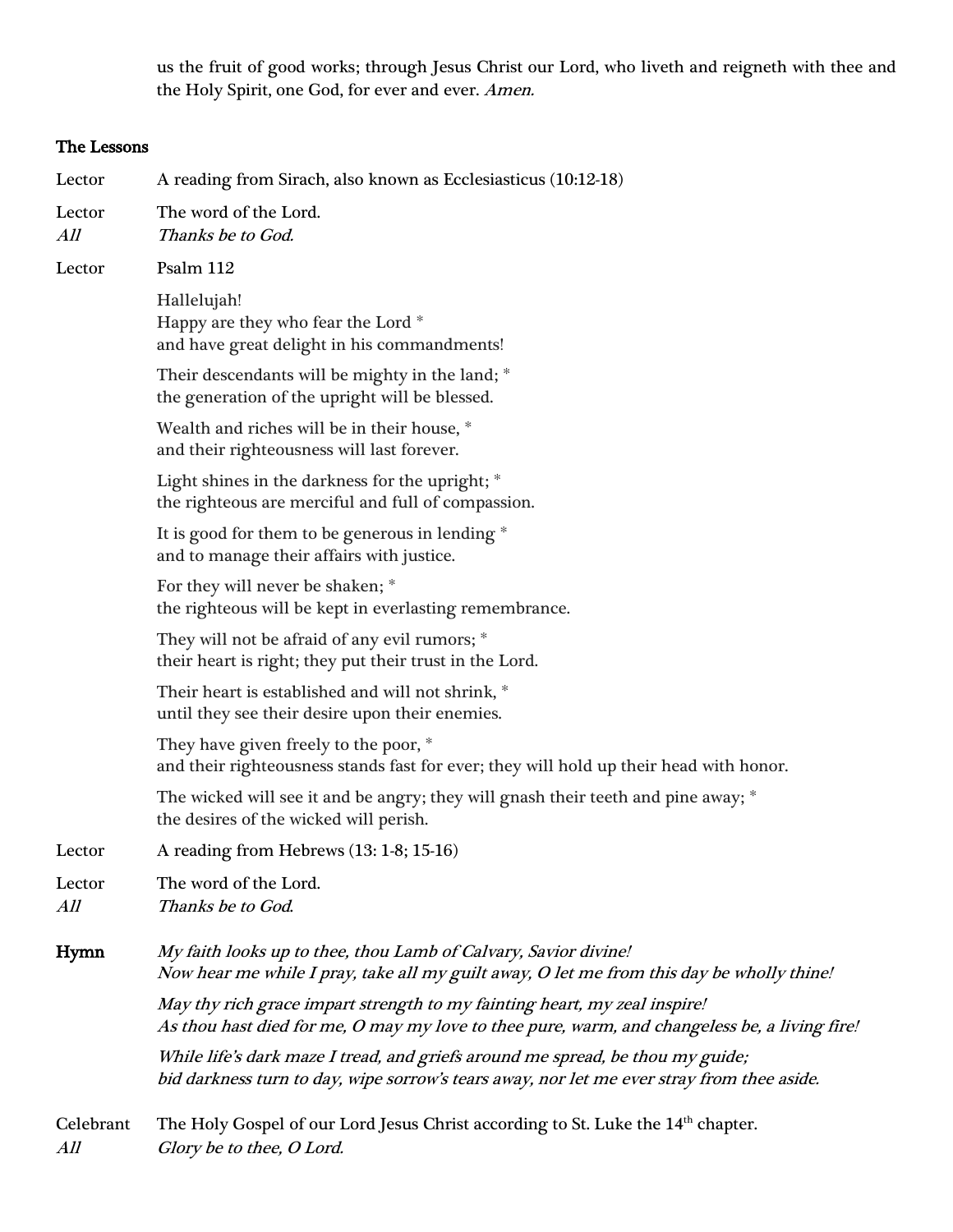Celebrant The Gospel of the Lord. All Praise be to thee, O Christ.

The Sermon The Rev. Brian E. Benton

## The Nicene Creed

All We believe in one God, the Father, the Almighty, maker of heaven and earth, of all that is, seen and unseen. We believe in one Lord, Jesus Christ, the only Son of God, eternally begotten of the Father, God from God, Light from Light, true God from true God, begotten, not made, of one Being with the Father. Through him all things were made. For us and for our salvation he came down from heaven: by the power of the Holy Spirit he became incarnate from the Virgin Mary, and was made man.

> For our sake he was crucified under Pontius Pilate; he suffered death and was buried. On the third day he rose again in accordance with the Scriptures; he ascended into heaven and is seated at the right hand of the Father. He will come again in glory to judge the living and the dead, and his kingdom will have no end.

> We believe in the Holy Spirit, the Lord, the giver of life, who proceeds from the Father and the Son. With the Father and the Son he is worshiped and glorified. He has spoken through the Prophets. We believe in one holy catholic and apostolic Church. We acknowledge one baptism for the forgiveness of sins. We look for the resurrection of the dead, and the life of the world to come. Amen.

# The Prayers of the People

Almighty and everliving God, who in thy holy Word hast taught us to make prayers, and supplications, and to give thanks for all men: Receive these our prayers which we offer unto thy divine Majesty, beseeching thee to inspire continually the Universal Church with the spirit of truth, unity, and concord; and grant that all those who do confess thy holy Name may agree in the truth of thy holy Word, and live in unity and godly love.

Give grace, O heavenly Father, to all bishops and other ministers, that they may, both by their life and doctrine, set forth thy true and lively Word, and rightly and duly administer thy holy Sacraments. And to all thy people give thy heavenly grace, and especially to this congregation here present; that, with meek heart and due reverence, they may hear and receive thy holy Word, truly serving thee in holiness and righteousness all the days of their life.

We beseech thee also so to rule the hearts of those who bear the authority of government in this and every land, that they may be led to wise decisions and right actions for the welfare and peace of the world.

Open, O Lord, the eyes of all people to behold thy gracious hand in all thy works, that, rejoicing in thy whole creation, they may honor thee with their substance, and be faithful stewards of thy bounty.

And we most humbly beseech thee, of thy goodness, O Lord, to comfort and succor all those who in this transitory life, are in trouble, sorrow, need, sickness, or any other adversity.

And we also bless thy holy Name for all thy servants departed this life in thy faith and fear, beseeching thee to grant them continual growth in thy love and service; and to grant us grace so to follow the good examples of Anna, and all thy saints, that with them we may be partakers of thy heavenly kingdom.

Grant these our prayers, O Father, for Jesus Christ's sake, our only Mediator and Advocate. Amen. Confession of Sin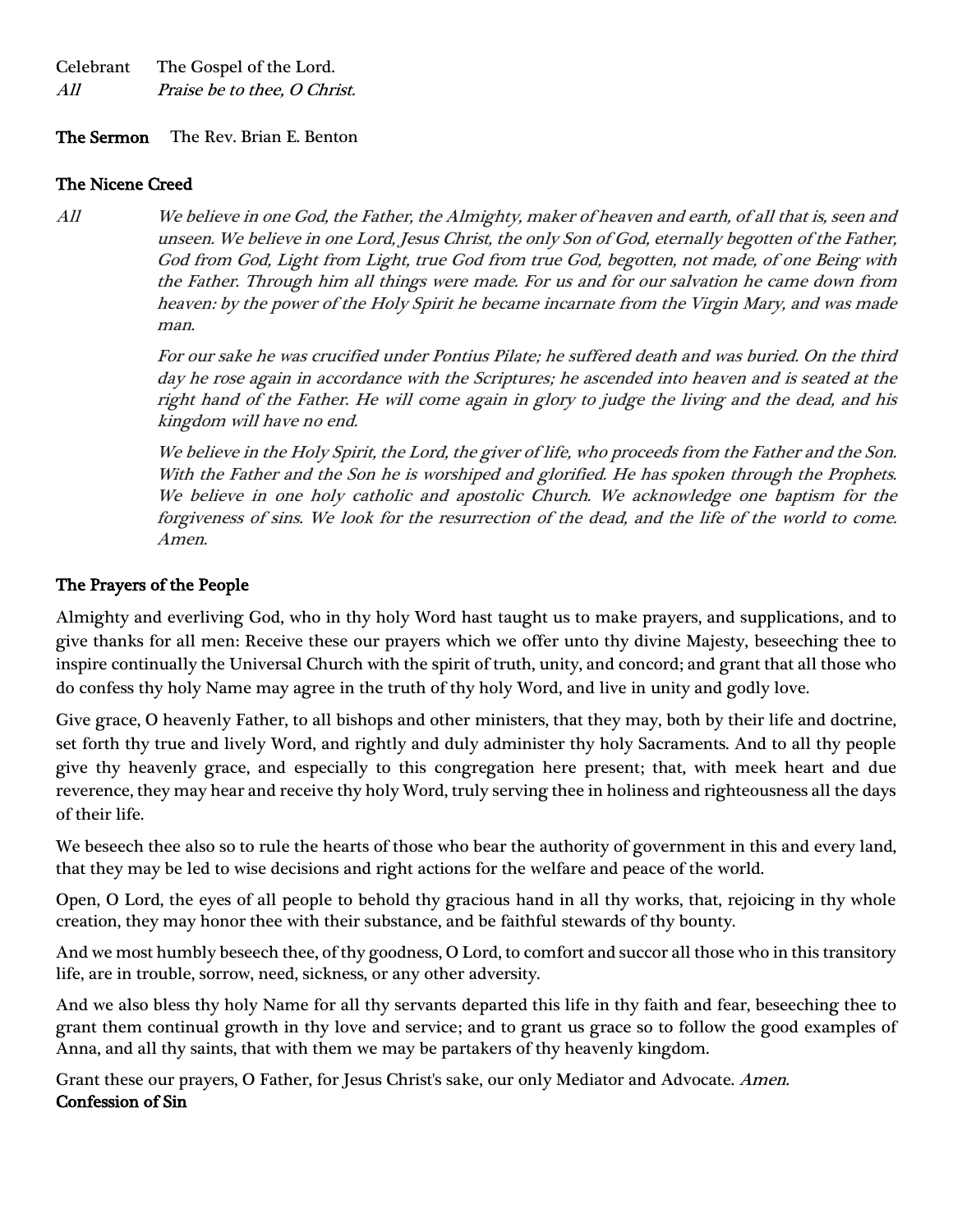Ye who do truly and earnestly repent you of your sins, and are in love and charity with your neighbors, and intend to lead a new life, following the commandments of God, and walking from henceforth in his holy ways: Draw near with faith, and make your humble confession to Almighty God, devoutly kneeling.

All Almighty God, Father of our Lord Jesus Christ, maker of all things, judge of all men: We acknowledge and bewail our manifold sins and wickedness, which we from time to time most grievously have committed, by thought, word, and deed, against thy divine Majesty, provoking most justly thy wrath and indignation against us. We do earnestly repent, and are heartily sorry for these our misdoings; the remembrance of them is grievous unto us, the burden of them is intolerable. Have mercy upon us, have mercy upon us, most merciful Father; for thy Son our Lord Jesus Christ's sake, forgive us all that is past; and grant that we may ever hereafter serve and please thee in newness of life, to the honor and glory of thy Name; through Jesus Christ our Lord. Amen.

Almighty God, our heavenly Father, who of his great mercy hath promised forgiveness of sins to all those who with hearty repentance and true faith turn unto him, have mercy upon you, pardon and deliver you from all your sins, confirm and strengthen you in all goodness, and bring you to everlasting life; through Jesus Christ our Lord. Amen.

Hear the Word of God to all who truly turn to him.

Come unto me, all ye that travail and are heavy laden, and I will refresh you. Matthew 11:28

God so loved the world, that he gave his only-begotten Son, to the end that all that believe in him should not perish, but have everlasting life. John 3:16

This is a true saying, and worthy of all men to be received, that Christ Jesus came into the world to save sinners. 1 Timothy 1:15

If any man sin, we have an Advocate with the Father, Jesus Christ the righteous; and he is the perfect offering for our sins, and not for ours only, but for the sins of the whole world. 1 John 2:1-2

# The Peace

## Announcements and Recognitions

## The Offertory

Today's contributions will benefit the care and maintenance of this historic church property under the direction of the St. Anna's Historic Properties Committee of the Diocese of North Carolina.

Hymn Amazing grace! How sweet the sound that saved a wretch like me! I once was lost, but now am found, was blind, but now I see.

> 'Twas grace first taught my heart to fear and grace my fears relieved; how precious did that grace appear the hour I first believed!

The Lord has promised good to me, his word my hope secures; he will my shield and portion be as long as life endures.

Through many dangers, toils and snares I have already come; 'tis grace that brought me safe thus far, and grace will lead me home.

When we've been there ten thousand years bright shining as the sun, we've no less days to sing God's praise than when we first begun.

## The Holy Communion

Celebrant The Lord be with you.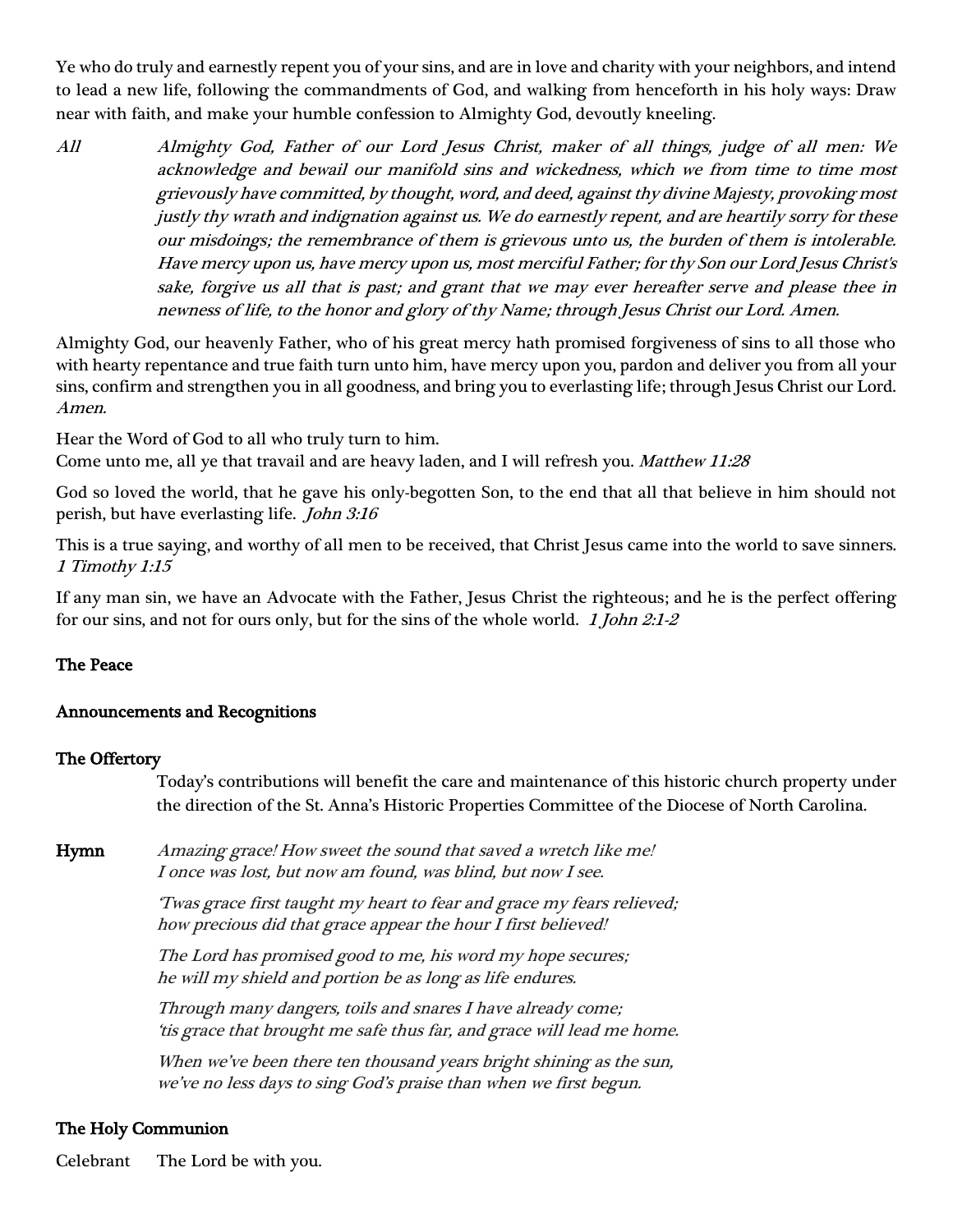| All              | And with thy spirit.                                                                                                                                                                                                                                                          |
|------------------|-------------------------------------------------------------------------------------------------------------------------------------------------------------------------------------------------------------------------------------------------------------------------------|
| Celebrant<br>All | Lift up your hearts.<br>We lift them up unto the Lord.                                                                                                                                                                                                                        |
| Celebrant<br>All | Let us give thanks unto our Lord God.<br>It is meet and right so to do.                                                                                                                                                                                                       |
| Celebrant        | It is very meet, right, and our bounden duty, that we should at all times, and in all places, give<br>thanks unto thee, O Lord, holy Father, almighty, everlasting God.                                                                                                       |
|                  | Through the ages, Almighty God has moved his people to build houses of prayer and praise, and to<br>set apart places for the ministry of his holy Word and Sacraments. With gratitude for the building<br>of St. Anna's, we are now gathered to honor it in God's Name. Amen. |
|                  | Therefore with Angels and Archangels, and with all the company of heaven, we laud and magnify<br>thy glorious Name; evermore praising thee, and saying,                                                                                                                       |

All Holy, holy, holy, Lord God of Hosts: Heaven and earth are full of thy glory. Glory be to thee, O Lord Most High. Blessed is he that cometh in the name of the Lord. Hosanna in the highest.

All glory be to thee, Almighty God, our heavenly Father, for that thou, of thy tender mercy, didst give thine only Son Jesus Christ to suffer death upon the cross for our redemption; who made there, by his one oblation of himself once offered, a full, perfect, and sufficient sacrifice, oblation, and satisfaction, for the sins of the whole world; and did institute, and in his holy Gospel command us to continue, a perpetual memory of that his precious death and sacrifice, until his coming again.

For in the night in which he was betrayed, he took bread; and when he had given thanks, he brake it, and gave it to his disciples, saying, "Take, eat, this is my Body, which is given for you. Do this in remembrance of me."

Likewise, after supper, he took the cup; and when he had given thanks, he gave it to them, saying, "Drink ye all of this; for this is my Blood of the New Testament, which is shed for you, and for many, for the remission of sins. Do this, as oft as ye shall drink it, in remembrance of me."

Wherefore, O Lord and heavenly Father, according to the institution of thy dearly beloved Son our Savior Jesus Christ, we, thy humble servants, do celebrate and make here before thy divine Majesty, with these thy holy gifts, which we now offer unto thee, the memorial thy Son hath commanded us to make; having in remembrance his blessed passion and precious death, his mighty resurrection and glorious ascension; rendering unto thee most hearty thanks for the innumerable benefits procured unto us by the same.

And we most humbly beseech thee, O merciful Father, to hear us; and, of thy almighty goodness, vouchsafe to bless and sanctify, with thy Word and Holy Spirit, these thy gifts and creatures of bread and wine; that we, receiving them according to thy Son our Savior Jesus Christ's holy institution, in remembrance of his death and passion, may be partakers of his most blessed Body and Blood. And we earnestly desire thy fatherly goodness mercifully to accept this our sacrifice of praise and thanksgiving; most humbly beseeching thee to grant that, by the merits and death of thy Son Jesus Christ, and through faith in his blood, we, and all thy whole Church, may obtain remission of our sins, and all other benefits of his passion.

And here we offer and present unto thee, O Lord, ourselves, our souls and bodies, to be a reasonable, holy, and living sacrifice unto thee; humbly beseeching thee that we, and all others who shall be partakers of this Holy Communion, may worthily receive the most precious Body and Blood of thy Son Jesus Christ, be filled with thy grace and heavenly benediction, and made one body with him, that he may dwell in us, and we in him.

And although we are unworthy, through our manifold sins, to offer unto thee any sacrifice, yet we beseech thee to accept this our bounden duty and service, not weighing our merits, but pardoning our offenses, through Jesus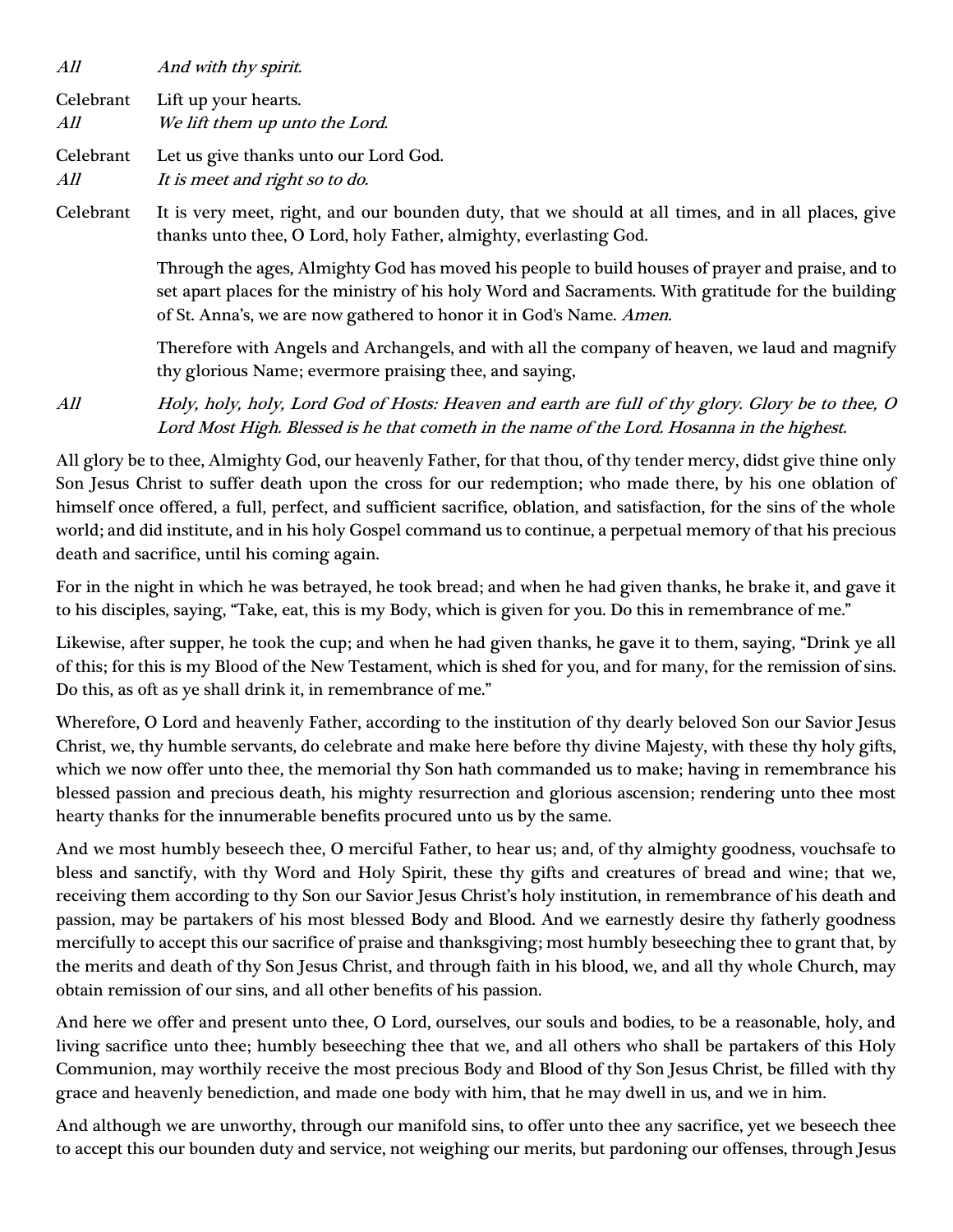Christ our Lord; By whom, and with whom, in the unity of the Holy Ghost, all honor and glory be unto thee, O Father Almighty, world without end. Amen.

And now, as our Savior Christ hath taught us, we are bold to say,

- All Our Father, who art in heaven, hallowed be thy Name, thy kingdom come, thy will be done, on earth as it is in heaven. Give us this day our daily bread. And forgive us our trespasses, as we forgive those who trespass against us. And lead us not into temptation, but deliver us from evil. For thine is the kingdom, and the power, and the glory, for ever and ever. Amen.
- Celebrant Christ our Passover is sacrificed for us; All Therefore let us keep the feast. Alleluia.
- All O Lamb of God, that takest away the sins of the world, have mercy upon us. O Lamb of God, that takest away the sins of the world, have mercy upon us. O Lamb of God, that takest away the sins of the world, grant us thy peace.

We do not presume to come to this thy Table, O merciful Lord, trusting in our own righteousness, but in thy manifold and great mercies. We are not worthy so much as to gather up the crumbs under thy Table. But thou art the same Lord whose property is always to have mercy. Grant us therefore, gracious Lord, so to eat the flesh of thy dear Son Jesus Christ, and to drink his blood, that we may evermore dwell in him, and he in us. Amen.

Celebrant The Gifts of God for the People of God. Take them in remembrance that Christ died for you, and feed on him in your hearts by faith, with thanksgiving.

Let us pray together:

- All Almighty and everliving God, we most heartily thank thee for that thou dost feed us, in these holy mysteries, with the spiritual food of the most precious Body and Blood of thy Son our Savior Jesus Christ; and dost assure us thereby of thy favor and goodness towards us; and that we are very members incorporate in the mystical body of thy Son, the blessed company of all faithful people; and are also heirs, through hope, of thy everlasting kingdom. And we humbly beseech thee, O heavenly Father, so to assist us with thy grace, that we may continue in that holy fellowship, and do all such good works as thou hast prepared for us to walk in; through Jesus Christ our Lord, to whom, with thee and the Holy Ghost, be all honor and glory, world without end. Amen.
- Celebrant The peace of God, which passeth all understanding, keep your hearts and minds in the knowledge and love of God, and of his Son Jesus Christ our Lord; and the blessing of God Almighty, the Father, the Son, and the Holy Ghost, be amongst you, and remain with you always. Amen.
- Hymn Lift every voice and sing, Till earth and heaven ring, Ring with the harmonies of liberty; Let our rejoicing rise High as the listening skies, Let it resound loud as the rolling sea.

Sing a song full of the faith that the dark past has taught us, Sing a song full of the hope that the present has brought us. Facing the rising sun of our new day begun,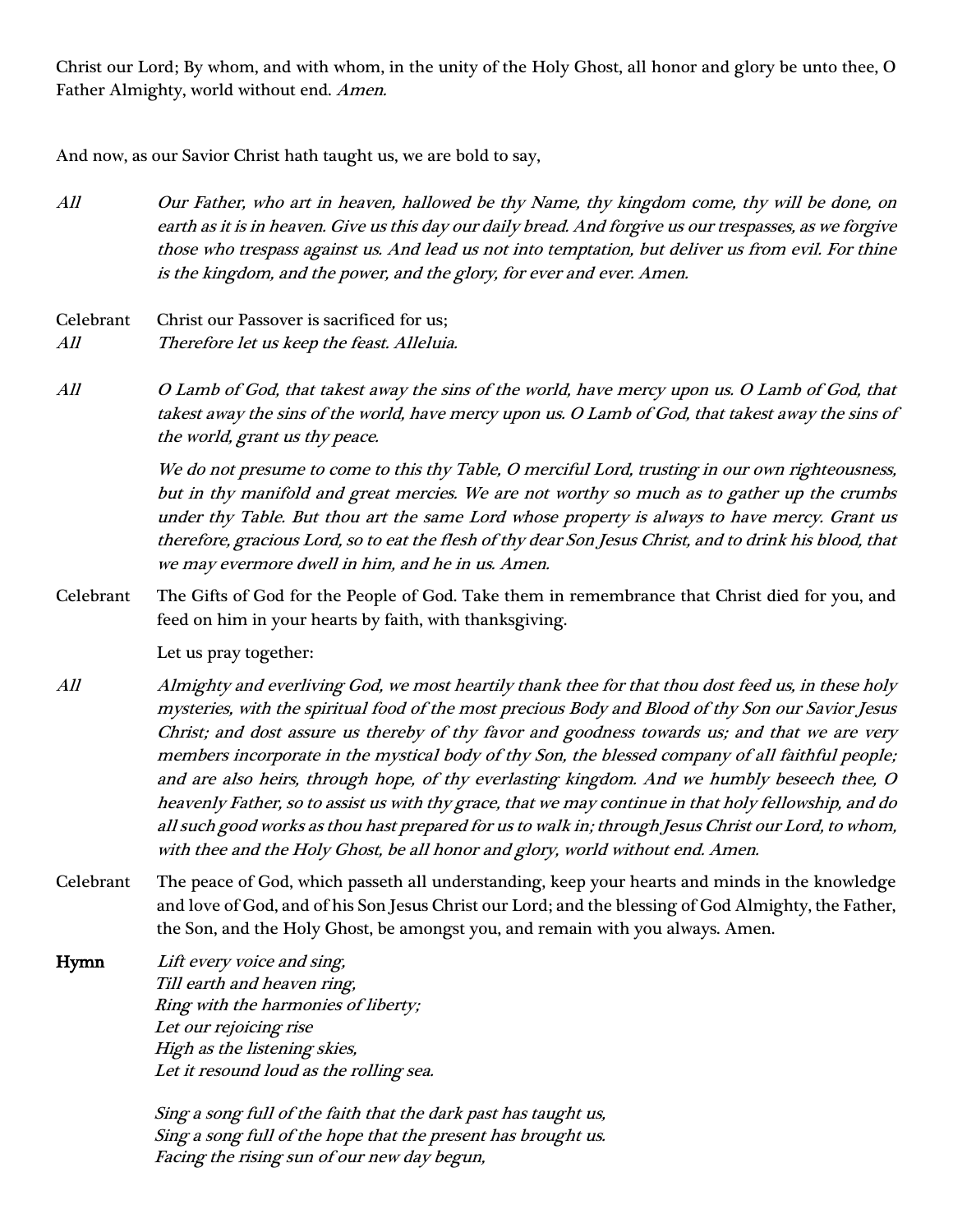Let us march on till victory is won.

Stony the road we trod, Bitter the chastening rod, Felt in the days when hope unborn had died; Yet with a steady beat, Have not our weary feet Come to the place for which our fathers sighed?

We have come over a way that with tears has been watered, We have come, treading our path through the blood of the slaughtered, Out from the gloomy past, Till now we stand at last Where the white gleam of our bright star is cast.

God of our weary years, God of our silent tears, Thou who hast brought us thus far on the way; Thou who hast by Thy might, Led us into the light, Keep us forever in the path, we pray.

Lest our feet stray from the places, our God, where we met Thee, Lest, our hearts drunk with the wine of the world, we forget Thee; Shadowed beneath Thy hand, May we forever stand. True to our God, True to our native land.

Celebrant Go in peace to love and serve the Lord. All Thanks be to God*.*

# WELCOME TO ST. ANNA'S!

You are cordially invited to enjoy a barbecue lunch on the grounds arranged by the Historic St. Anna's Committee and members of St. Alban's, Littleton. We are especially grateful for the cooking and other help of Pastor Elder James Fitts and members of In Jesus Name Christian Ministries who are making St. Anna's their church home and helping maintain the building and grounds.

# GUEST BOOK AVAILABLE

Please sign the guest book and feel free to include a note about your connection with St. Anna's, along with your contact information if we do not already have it.

# PARTICIPANTS IN THE SERVICE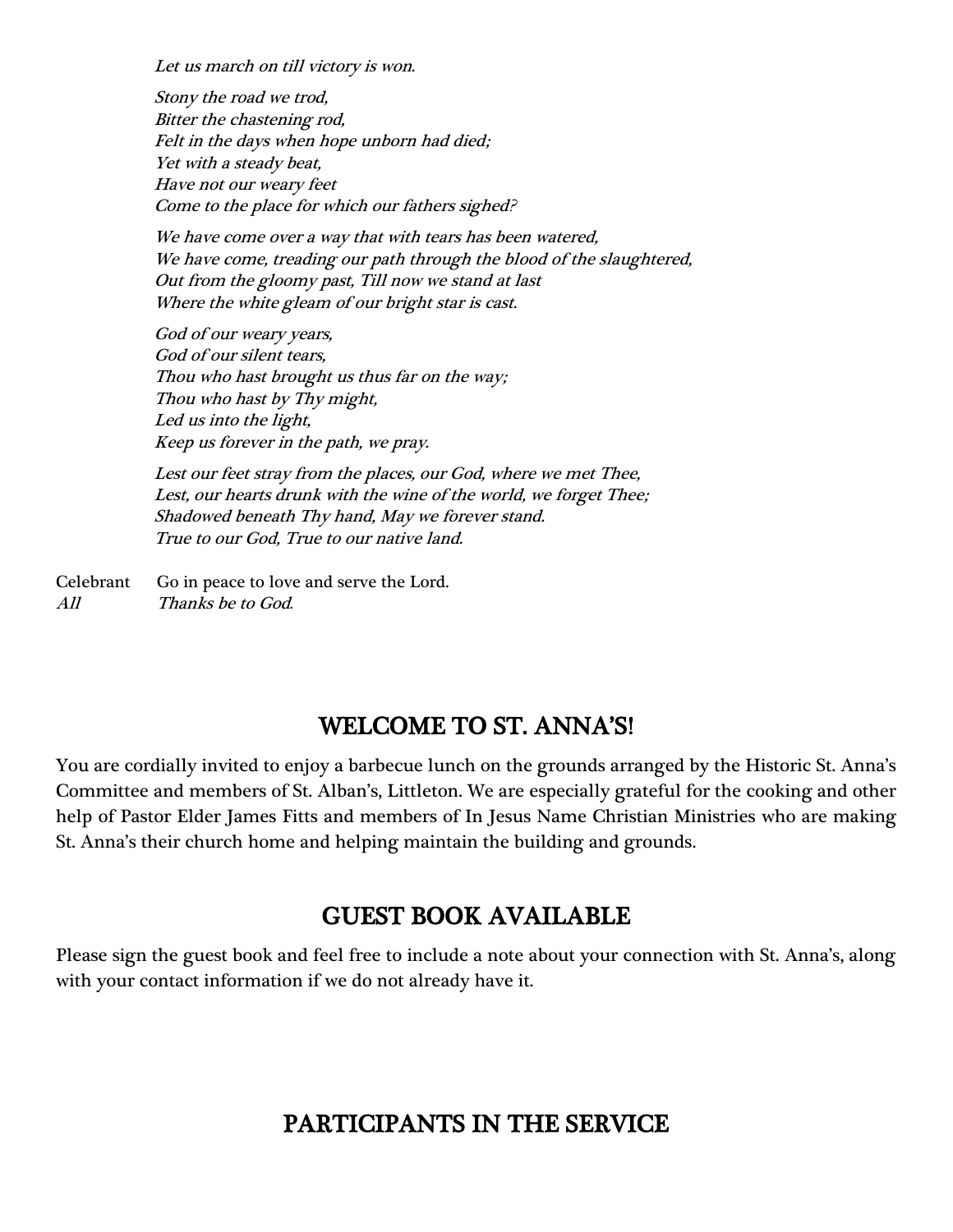### Celebrant & Preacher

The Rev. Brian E. Benton

#### Lectors

Elder James Fitts Blair Henry

#### Ushers

Butch Creamer Bill Heflin

## Musician

Marvin Newsom

# THE HISTORIC ST. ANNA'S COMMITTEE

The Rev. Brian Benton, Committee Chair & Vicar, St. Alban's, Littleton

#### Members of St. Alban's, Littleton

Bambi Edwards Bill Heflin Blair Henry Hope Neuer Moira Underwood

#### Former Members & Friends of Historic St. Anna's

Shirmaine Faison Baltimore, Gainesville, VA Samuel Darden, Littleton Ophelia Gould Faison, Littleton Pastor Elder James Fitts, In the Name of Jesus Christian Ministries, Littleton

#### Representatives of the Episcopal Diocese of North Carolina

J. Robert Boykin III, Chair of the Historic Properties Commission The Rev. Brooks Graebner, Historiographer of the Diocese Lynn Hoke, Diocesan Archivist Dru York, History & Archives Committee

# HISTORIC ST. ANNA'S, LITTLETON, NC

Prepared by Brooks Graebner, Historiographer of the Diocese of North Carolina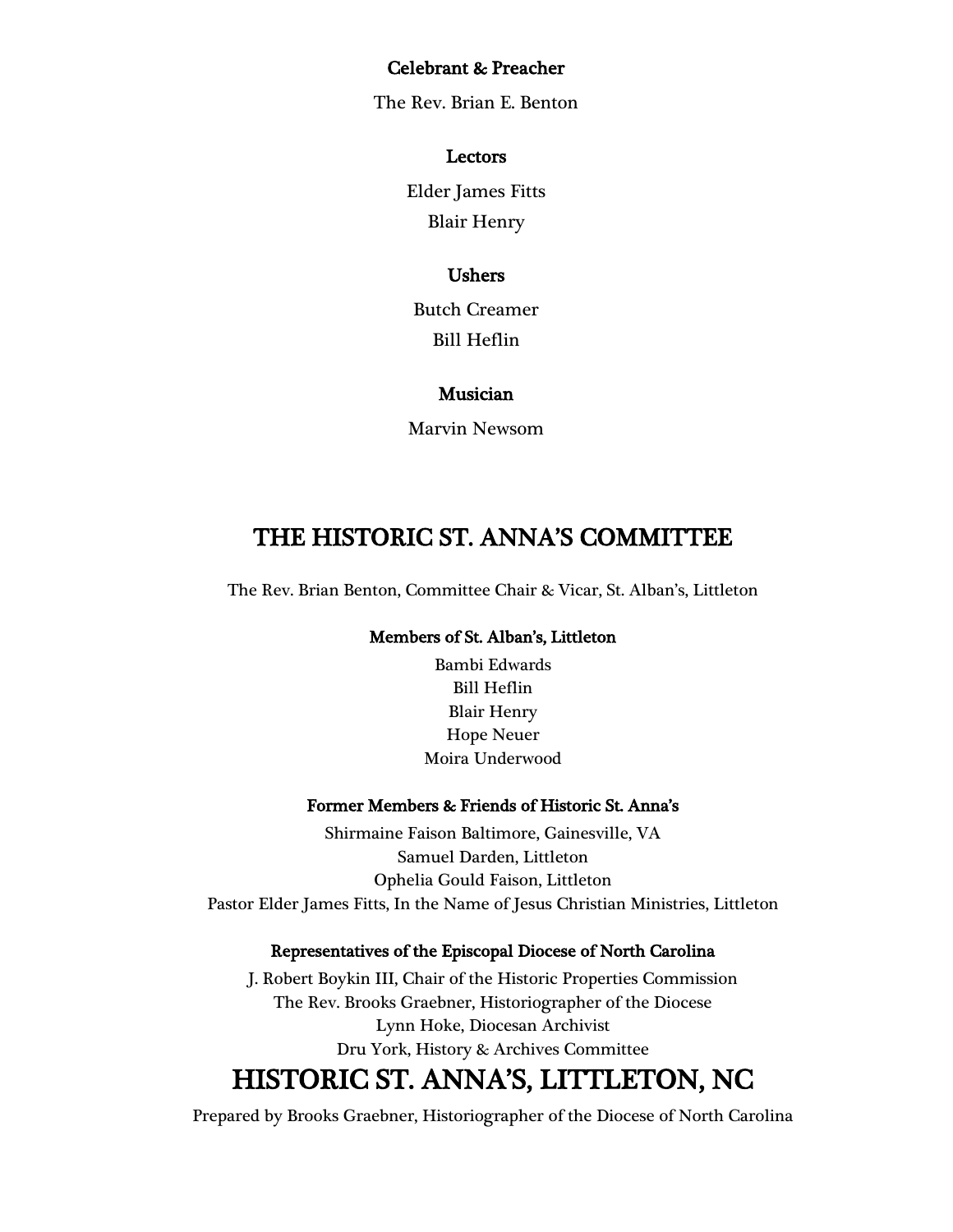The story of St. Anna's mission actually begins in the late 1880s in Henderson, North Carolina, where Virgil N. Bond was living with the family of the Hon. Henry Plummer Cheatham and attending St. Augustine's School in Raleigh. Bond was studying to become both a minister and a teacher, and so he conducted a Sunday School for African Americans in Henderson. The newly-appointed Archdeacon for black ministries in the diocese, the Ven. William A. Walker, reported visiting Bond's Sunday School in Henderson in 1891.

In 1892 the Cheatham family relocated to Littleton, and Virgil Bond moved with them. He completed his studies at St. Augustine's in 1893, and with the active assistance of Mrs. Louisa Cheatham, herself a St. Augustine's graduate, made plans to open a mission school. Together they enlisted Bond's classmate, Clara Leary, to come and teach. The school opened with three students (the Cheatham children) in October 1893. Within a year, there were 49 students, and by 1895 the number swelled to more than 90.



Virgil N. Bond with assistants The Carolina Churchman, July 1912



St. Anna's Church, 1912 Photo by Archdeacon Henry B. Delany Delany Papers, Saint Augustine's University Archives

The school opened in borrowed space, but Bond was already planning for a permanent location. He purchased a lot in April 1893 at the corner of Ferguson & Harvey. In 1894 he commenced building the chapel and school house which would remain the home of the St. Anna's mission. By 1899 the congregation numbered 11 families and 37 baptized members, and there were now two schools: a day school with three teachers and 64 students, and an industrial school with four teachers and 66 students.

For the first few years of operation, the mission's members were still regarded as part of St. Alban's parish. But from 1896 on, the spiritual life of the congregation was supported by the monthly ministrations of the Archdeacon for black ministry in the diocese and the rest of the time by Bond himself, serving as lay reader and catechist.

In 1900, to sustain the expanding work of both academic and vocational education, Archdeacon John H. M. Pollard arranged with Bond for the purchase of a 31-acre farm on the east side of Littleton. The chapel was moved to this new site, and beginning in 1903 the mission began to carry the name St. Anna's. Archdeacon Pollard and his family moved to Littleton, and for the rest of Pollard's tenure as Archdeacon, Littleton became the effective base of operations for diocesan black ministries.

The school suffered a devastating fire in 1906. It consumed the nine-room house which served as a classroom building and residence for the teachers. Archdeacon Pollard died in 1908, and the Ven. Henry B. Delany was named to succeed him. The work continued in Littleton, but Delany's base of operations remained in Raleigh, where he continued to reside on the campus of St. Augustine's School.